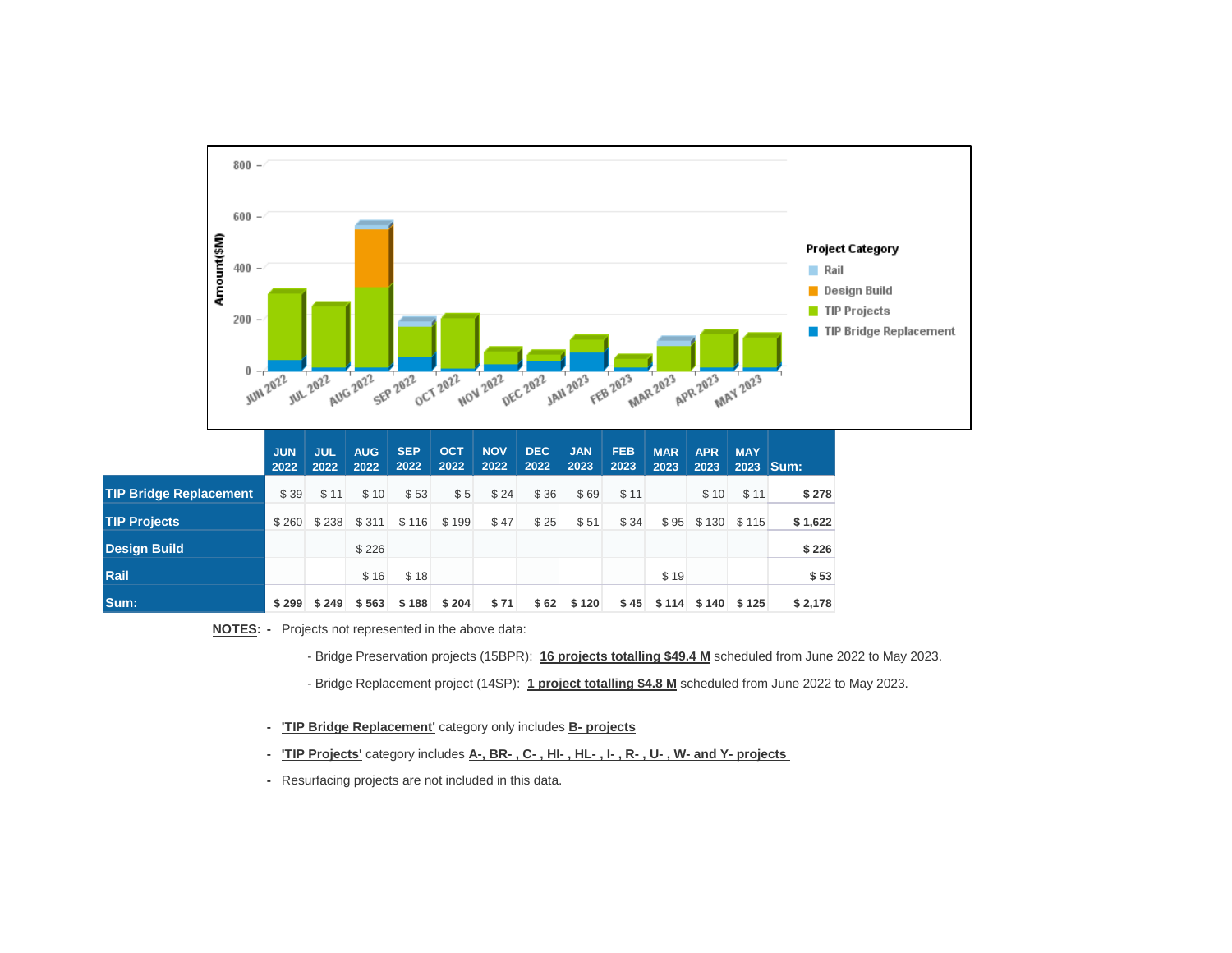

**NOTES: -** Projects not represented in the above data:

- Bridge Preservation projects (15BPR): **16 projects totalling \$49.4 M** scheduled from June 2022 to May 2023.

- Bridge Replacement project (14SP): **1 project totalling \$4.8 M** scheduled from June 2022 to May 2023.

**- 'TIP Bridge Replacement'** category only includes **B- projects**

**- 'TIP Projects'** category includes **A-, BR- , C- , HI- , HL- , I- , R- , U- , W- and Y- projects** 

**-** Resurfacing projects are not included in this data.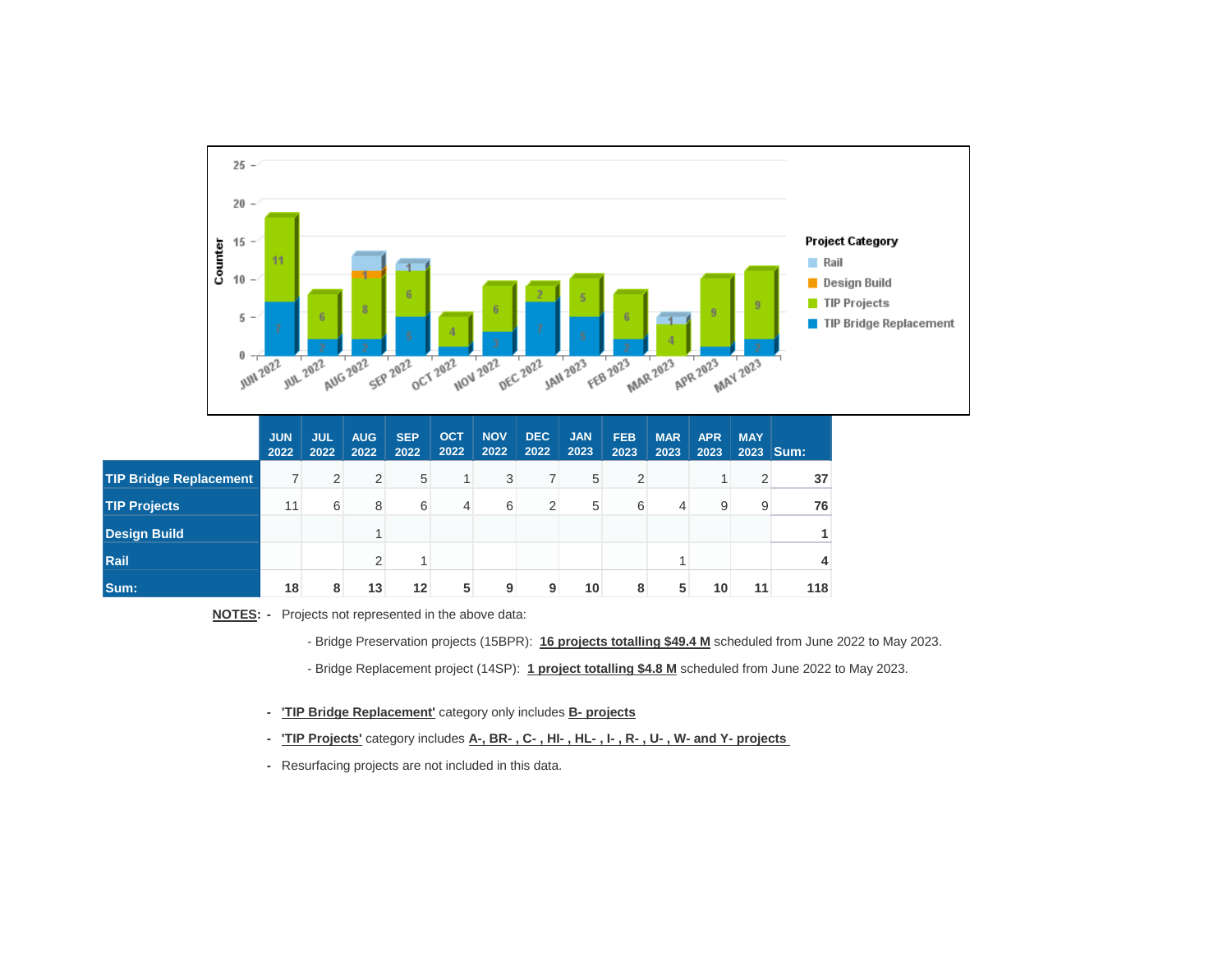| <b>MAJOR PROJECTS &gt; \$20 MILLION SCHEDULED FOR June 2022 To May 2023</b> |                           |                |            |               |                 |               |                                                                                                                                                                                                                                               |                        |                |
|-----------------------------------------------------------------------------|---------------------------|----------------|------------|---------------|-----------------|---------------|-----------------------------------------------------------------------------------------------------------------------------------------------------------------------------------------------------------------------------------------------|------------------------|----------------|
|                                                                             | LET DATE Contract ID TIP# |                | WBS#       | FA#           | <b>County</b>   |               | <b>DIV</b> Description                                                                                                                                                                                                                        | <b>Latest Estimate</b> | <b>DB Flag</b> |
| 6/21/2022 C204721                                                           |                           | R-4705         | 38932.3.3  | 1142011       | <b>MARTIN</b>   |               | SR 1142 (PRISON CAMP ROAD) FROM NC 903 TO SR 1182 (EAST<br>1 COLLEGE ROAD)                                                                                                                                                                    | \$36,300,000           |                |
| 6/21/2022 C204720                                                           |                           | I-6040         | 47989.3.1  | 0117052       | <b>PENDER</b>   | $\mathcal{E}$ | I-40 FROM EAST OF US 117 (MILEMARKER 388) TO NC 210<br>(MILEMARKER 408). PAVEMENT REHABILITAION. PROJECT<br>CREATED PER THE DRAFT 2020-2029 STIP.                                                                                             | \$20,500,000           |                |
|                                                                             | 6/21/2022 C204722         | R-5820         | 47092.3.1  | #             | <b>COLUMBUS</b> |               | US 74/US 76 AT SR 1735 (CHAUNCEY TOWN ROAD). CONVERT AT-<br>6 GRADE INTERSECTION TO INTERCHANGE. (COMB W/R-5819).                                                                                                                             | \$27,860,000           |                |
| 6/21/2022 C204110                                                           |                           | U-2519BA       | 34817.3.14 | NHF-0100(024) | CUMBERLAND 6    |               | FAYETTEVILLE-OUTER LOOP FROM SOUTH OF SR 1003 (CAMDEN<br>ROAD)TO SOUTH OF SR 1104 (STRICKLAND BRIDGE ROAD)<br>(COMBINED WITH: U-2519BB:FAYETTEVILLE-OUTER LOOP FROM<br>SOUTH OF SR 1104 (STRICKLAND BRIDGE ROAD) TO SOUTH OF<br><b>US 401</b> | \$83,000,000           |                |
| $6/21/2022$ #                                                               |                           | U-2519BB       | 34817.3.15 | NHF-0100(025) | CUMBERLAND 6    |               | FAYETTEVILLE - OUTER LOOP FROM SOUTH OF SR 1104<br>(STRICKLANDBRIDGE ROAD) TO SOUTH OF US 401 (COMB W/ U-<br>2519BA).                                                                                                                         | \$39,299,000           |                |
| 7/19/2022 C204655                                                           |                           | <b>I-5997</b>  | 47952.3.1  | 0440024       | WAKE            | $5^{\circ}$   | I-440/US 1 - FROM WEST OF LAKE BOONE TRAIL TO EAST OF SR<br>2000 (WAKE FOREST ROAD) IN RALEIGH. PAVEMENT<br>REHABILITATION.                                                                                                                   | \$23,100,000           |                |
|                                                                             | 7/19/2022 C204728         | I-5987B        | 47533.3.3  | #             | <b>ROBESON</b>  |               | I-95 FROM SOUTH OF NC 20 TO SOUTH OF PROPOSED I-295.<br>6 WIDEN TO EIGHT LANES.                                                                                                                                                               | \$195,900,000          |                |
| 8/16/2022 C204695                                                           |                           | <b>R-5777C</b> | 44648.3.4  | #             | <b>CRAVEN</b>   |               | US 70 IMPROVEMENTS FROM THE HAVELOCK BYPASS TO EAST<br>2 OF SR 1116 (THURMAN ROAD).                                                                                                                                                           | \$225,800,000 DB       |                |
|                                                                             | 8/16/2022 C204656         | I-5999         | 47954.3.1  | 0540046       | <b>WAKE</b>     |               | I-540 - WAKE COUNTY FROM US 70 (GLENWOOD AVENUE) TO US<br>5 1 IN RALEIGH. PAVEMENT REHABILITATION.                                                                                                                                            | \$33,400,000           |                |
| 8/16/2022 C204727                                                           |                           | I-5987A        | 47533.3.2  | #             | <b>ROBESON</b>  | 6             | I-95 FROM SOUTH OF US 301 TO SOUTH OF NC 20. WIDEN TO<br>EIGHTLANES.                                                                                                                                                                          | \$179,200,000          |                |
| 8/16/2022 C204369                                                           |                           | R-3830         | 38887.3.2  | #             | <b>LEE</b>      |               | NC 42/SR 1579 (BROADWAY ROAD) FROM US 421 IN SANFORD<br>8 TO SR1538 (EAST HARRINGTON AVENUE) IN BROADWAY                                                                                                                                      | \$39,500,000           |                |
| 8/16/2022 C204731                                                           |                           | A-0009CA       | 32572.3.13 | 0129007       | <b>GRAHAM</b>   |               | US 129 FROM 0.2 MILES SOUTH OF SR 1275 (FIVE POINTS ROAD)<br>TO NC 143; NC 143 FROM US 129 TO SR 1223 (BEECH CREEK<br>14 ROAD).                                                                                                               | \$29,000,000           |                |
|                                                                             | 9/20/2022 C204726         | I-5889B        | 46409.3.3  | 0040103       | <b>BUNCOMBE</b> |               | I-40 MILE MARKER 45.25 TO MILE MARKER 50. REHABILITATE<br>PAVEMENT AND PRESERVE BRIDGES 100352, 100356, 100344,<br>13 100347, 100339, AND 100334.                                                                                             | \$20,410,000           |                |
|                                                                             | 9/20/2022 C204739         | A-0009CB       | 32572.3.14 | 0129008       | <b>GRAHAM</b>   |               | NC 143 FROM SR 1223 (BEECH CREEK ROAD) TO 0.5 MILES<br>14 NORTH OF APPALACHIAN TRAIL.                                                                                                                                                         | \$60,000,000           |                |
| 10/18/2022 #                                                                |                           | U-2579AA       | 34839.3.13 | 0074226       | <b>FORSYTH</b>  | 9             | WINSTON-SALEM NORTHERN BELTWAY EASTERN SECTION<br>(FUTURE I-74) FROM US 311 TO I-40 SEE R-2247 FOR PLANNING<br><b>DOCUMENT</b>                                                                                                                | \$95,100,000           |                |
| 10/18/2022                                                                  |                           | A-0009CC       | 32572.3.15 | 0143011       | GRAHAM          |               | NC 143 FROM 0.5 MILES NORTH OF APPALACHIAN TRAIL TO NC<br>28; NC 28 FROM NC 143 TO 0.3 MILES EAST OF SR 1235<br>14 (GUNTERS GAP ROAD).                                                                                                        | \$32,900,000           |                |